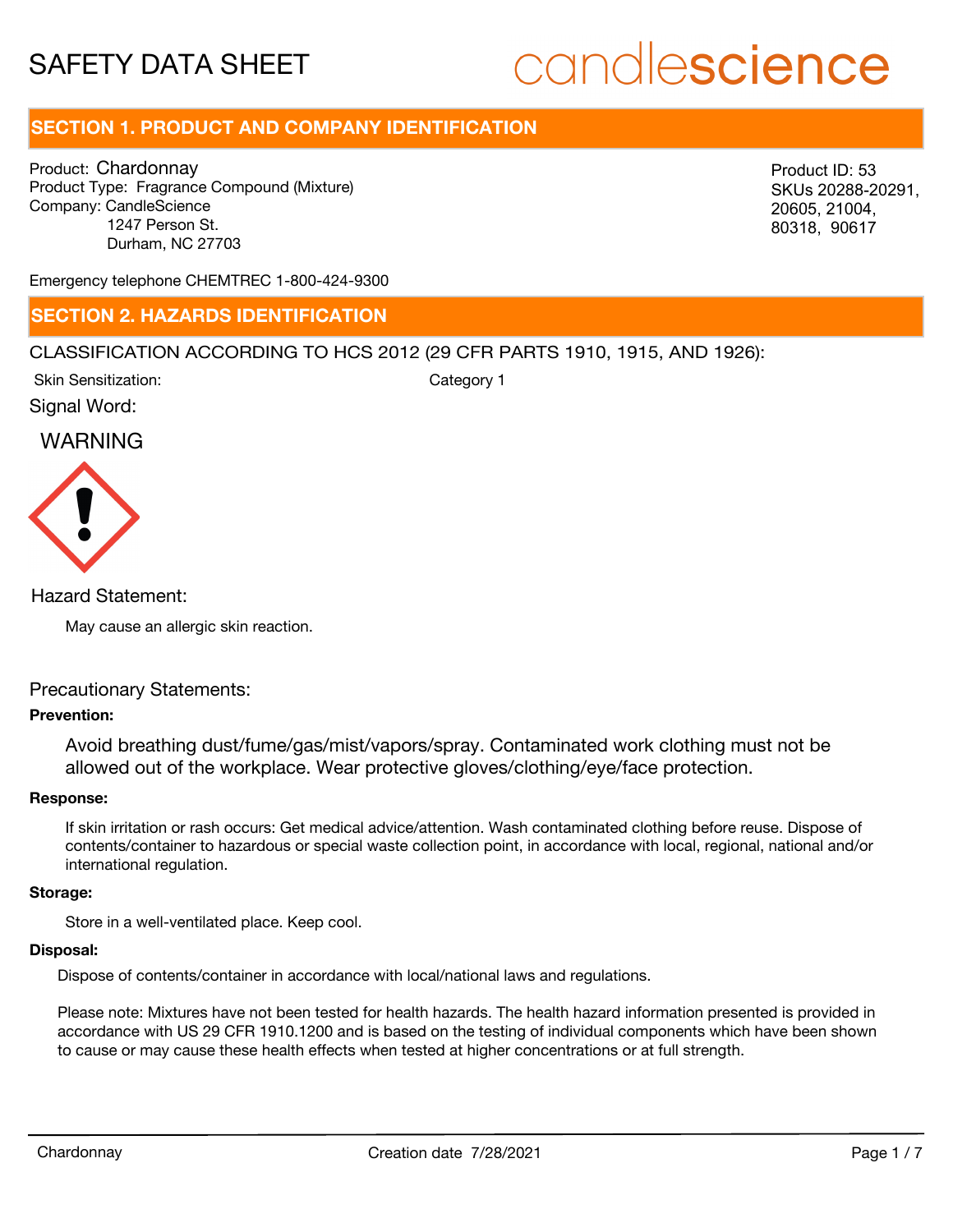# candlescience

## **SECTION 3. COMPOSITION/INFORMATION ON INGREDIENT**

| Hazardous components        | CAS No.        | Weight % |
|-----------------------------|----------------|----------|
| Ethyl methylphenylglycidate | 77-83-8        | $5 - 10$ |
| Benzyl benzoate             | $120 - 51 - 4$ | 1 - 5    |

# **SECTION 4. FIRST AID MEASURES**

#### Inhalation:

Remove person to fresh air and keep comfortable for breathing.

#### Skin contact:

Wash skin with plenty of water. Take off contaminated clothing. If skin irritation occurs: Get medical advice/attention. If skin irritation or rash occurs: Get medical advice/attention.

#### Eye contact:

Rinse eyes with water as a precaution.

#### Ingestion:

Call a poison center/doctor/physician if you feel unwell.

#### Most important symptoms:

May cause an allergic skin reaction.

Indication of immediate medical attention:

Treat symptomatically.

#### General information:

N/A

### **SECTION 5. FIREFIGHTING MEASURES**

#### Suitable extinguishing media:

Foam, carbon dioxide, or dry chemical.

#### Unsuitable extinguishing media:

Avoid use of water in extinguishing fires.

#### Specific hazards:

During fire, gases hazardous to health may be formed. Do not allow run-off from fire fighting to enter drains or water courses.

#### Special fire fighting procedures:

Wear self-contained breathing apparatus for firefighting. Move containers from fire area if it can be done safely. Use water spray jet to protect personnel and to cool endangered containers.

## **SECTION 6. ACCIDENTAL RELEASE MEASURES**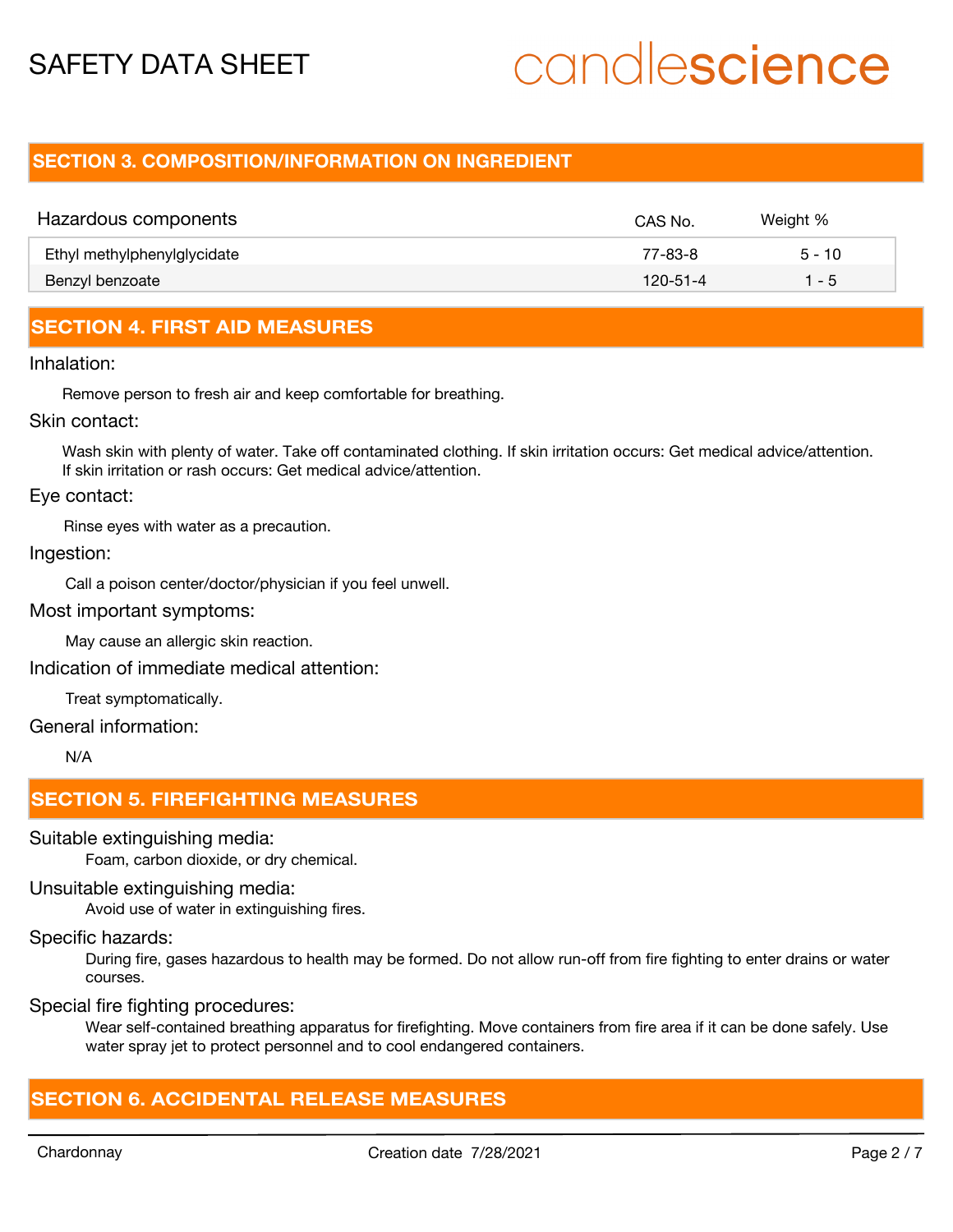# candlescience

#### Personal precautions, protective equipment and emergency procedures:

Evacuate personnel to safe areas. Remove all sources of ignition. Ensure adequate ventilation. Keep people away from and upwind of spill/leak. Wear appropriate protective equipment and clothing during clean-up.

#### Environmental precautions:

Do not allow to enter into soil/subsoil. Do not allow to enter into surface water or drains. Dispose of in accordance with local regulations. Local authorities should be advised if significant spillage cannot be contained.

#### Methods and materials for containment and cleaning up:

Soak up with inert absorbent material (e.g. sand, silica gel, vermiculite). Keep in suitable and closed containers for disposal. Clean contaminated floors and objects thoroughly while observing environmental regulations.

## **SECTION 7. HANDLING AND STORAGE**

#### Precautions for safe handling:

Avoid contact with skin and eyes. Avoid prolonged inhalation of vapors. Wash hands and other exposed areas with mild soap and water before eating, drinking or smoking and when leaving work. Handle in accordance with good industrial hygiene and safety practices.

#### Conditions for safe storage, including any incompatibilities:

Store in tightly closed and upright container in a cool, dry, ventilated area. Store away from light, heat, and sources of ignition.

### **SECTION 8. EXPOSURE CONTROLS/PERSONAL PROTECTION**

#### Exposure Guidelines:

### Appropriate Engineering Controls:

#### **Ventilation:**

Use engineering controls to maintain airborne levels below exposure limit requirements or guidelines. If there are no applicable exposure limit requirements or guidelines, use only with adequate ventilation. Local exhaust ventilation may be necessary for some operations.

#### Personal Protective Equipment:

#### **Eye protection:**

Ensure that eyewash stations and safety showers are close to the workstation location. Chemical resistant goggles must be worn.

#### **Hand protection:**

Wear chemical resistant gloves suitable for this material as determined by a hazard assessment. Gloves should be discarded and replaced if there is any indication of degradation or chemical breakthrough.

#### **Skin and body protection:**

Wear protective clothing suitable for this material as determined by a hazard assessment.

#### **Respiratory protection:**

Respiratory protection should be worn when workplace exposures exceed exposure limit requirements or guidelines. If there are no applicable exposure limits or guidelines, use an approved respirator where there is a potential for adverse effects, including but not limited to respiratory irritation or odor, where indicated or required by the exposure assessment. Selection of air-purifying or positive-pressure supplied air will depend on the results of the exposure assessment which includes an evaluation of the specific operations and the actual or potential airborne concentrations. The type of cartridge or filter to be used must be selected and approved for the chemical, class, or classes of chemicals likely to be encountered in the workplace. For emergency conditions, use an approved positive-pressure self-contained breathing apparatus.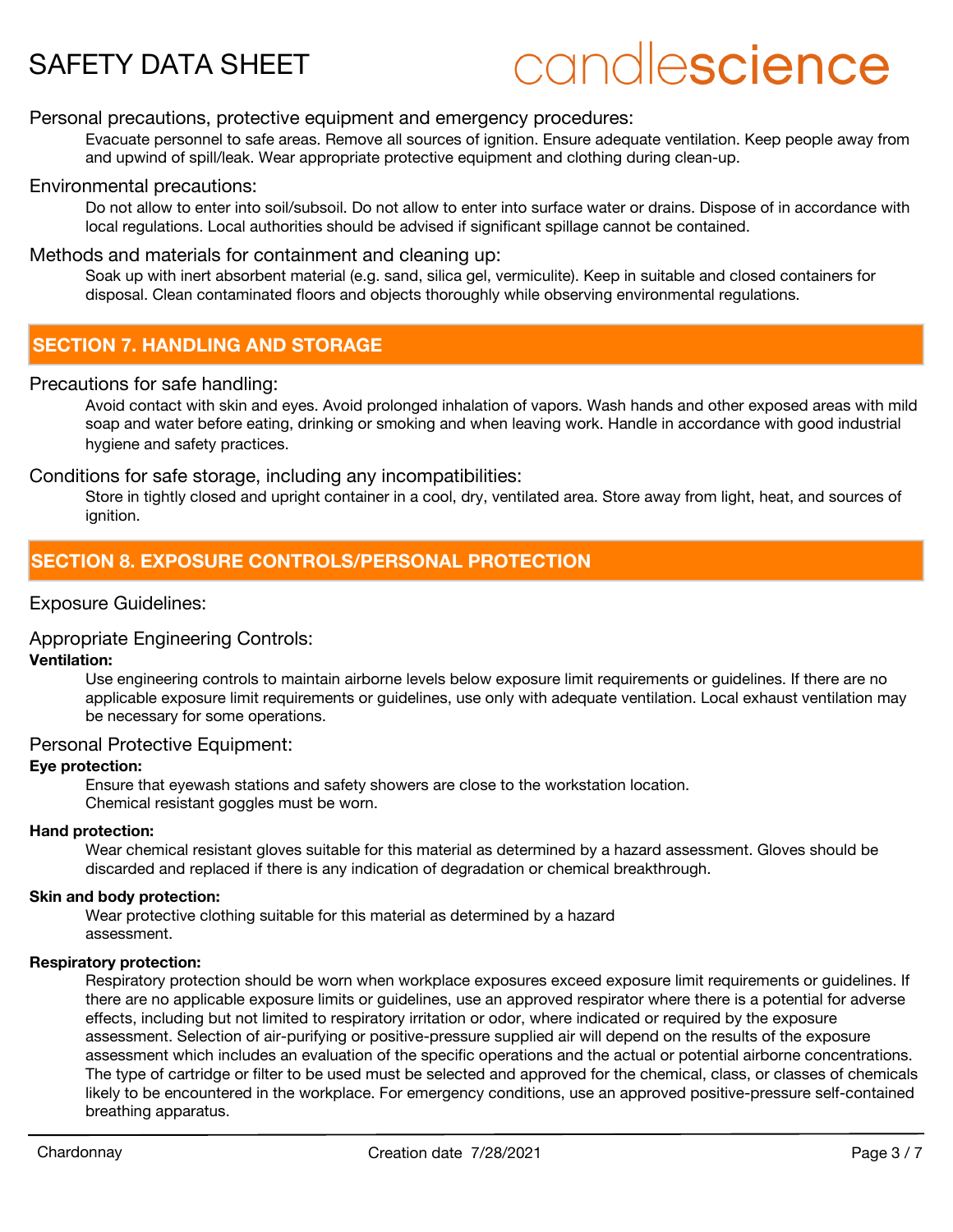# candlescience

#### **General hygiene considerations:**

Handle in accordance with good industrial hygiene and safety practice. Remove contaminated clothing and protective equipment before entering eating areas. Wash hands before breaks and immediately after handling the product.

### **SECTION 9. PHYSICAL AND CHEMICAL PROPERTIES**

| Appearance:                                     | Liquid                    |  |  |
|-------------------------------------------------|---------------------------|--|--|
| Color:                                          | Colorless to light yellow |  |  |
| Odor:                                           | Characteristic            |  |  |
| Odor threshold:                                 | N/A                       |  |  |
| pH:                                             | N/A                       |  |  |
| Melting point:                                  | N/A                       |  |  |
| Boiling point:                                  | N/A                       |  |  |
| Flashpoint:                                     | 93.3 °C<br>>200<br>°F     |  |  |
| Evaporation Rate (Butyl Acetate = $1$ ):<br>N/A |                           |  |  |
| Flammability (solid, gas):                      | N/A                       |  |  |
| Upper lower flammability or explosive limits:   | N/A                       |  |  |
| Vapor density (Air=1):                          | N/A                       |  |  |
| Vapor pressure:                                 | N/A                       |  |  |
| Specific gravity (H2O=1):                       | 0.956-0.996               |  |  |
| Solubility in water:                            | N/A                       |  |  |
| Solubility in other solvents:                   | N/A                       |  |  |
| Partition coefficient: n-octanol/water:         | N/A                       |  |  |
| Auto-ignition temperature:                      | N/A                       |  |  |
| Decomposition temperature:                      | N/A                       |  |  |
| Kinematic viscosity:                            | N/A                       |  |  |
| Dynamic viscosity:                              | N/A                       |  |  |
| Explosive properties:                           | N/A                       |  |  |
| Oxidizing properties:                           | N/A                       |  |  |
| Refractive index:                               | N/A                       |  |  |

## **SECTION 10. STABILITY AND REACTIVITY**

#### **Chemical stability:**

The product is stable and non-reactive under normal conditions of use, storage and transport.

**Possibility of hazardous reactions:**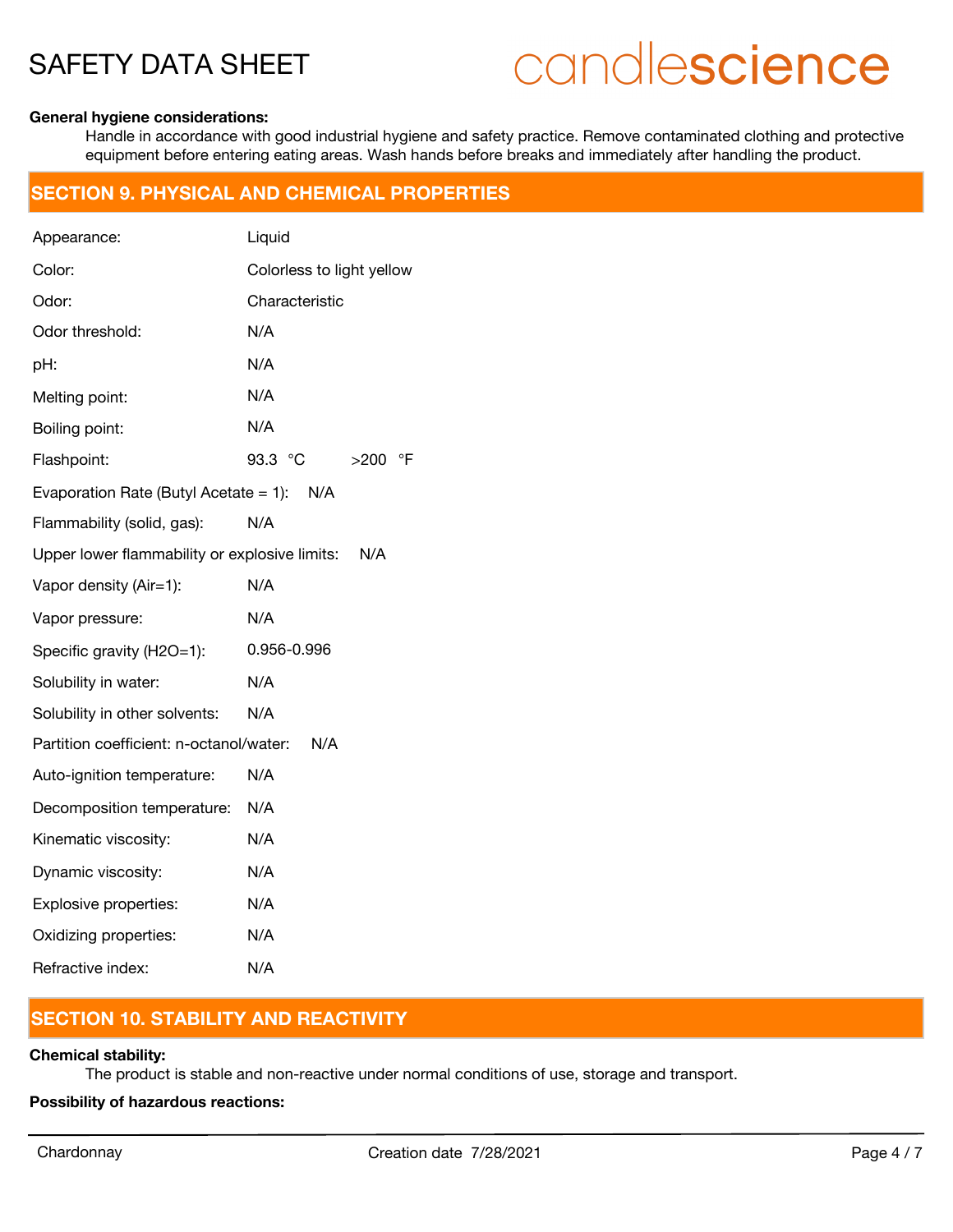# candlescience

Material is stable under normal conditions.

#### **Conditions to avoid:**

Heat, flames and sparks. Temperature extremes and direct sunlight.

#### **Incompatible materials:**

Strong oxidizing agents. Strong acids. Strong Bases.

#### **Hazardous decomposition products:**

No hazardous decomposition products are known.

### **SECTION 11. TOXICOLOGICAL INFORMATION**

#### **Acute oral toxicity:**

Not classified

#### **Acute dermal toxicity:**

Not classified

#### **Acute inhalation toxicity:**

Not classifed

#### **Skin corrosion/irritation:**

N/A

#### **Serious eye damage/eye irritation:**

N/A

#### **Respiratory or skin sensitization:**

May cause an allergic skin reation

#### **Mutagenicity:**

N/A

#### **Reproductive toxicity:**

N/A

#### **Carcinogenicity:**

N/A

Please note: Mixtures have not been tested for health hazards. The health hazard information presented is provided in accordance with US 29 CFR 1910.1200 and is based on the testing of individual components which have been shown to cause or may cause these health effects when tested at higher concentrations or at full strength.

## **SECTION 12. ECOLOGICAL INFORMATION**

#### **Ecotoxicity:**

The product is not considered harmful to aquatic organisms or to cause long-term adverse effects in the environment.

### **Persistence and Degradability:**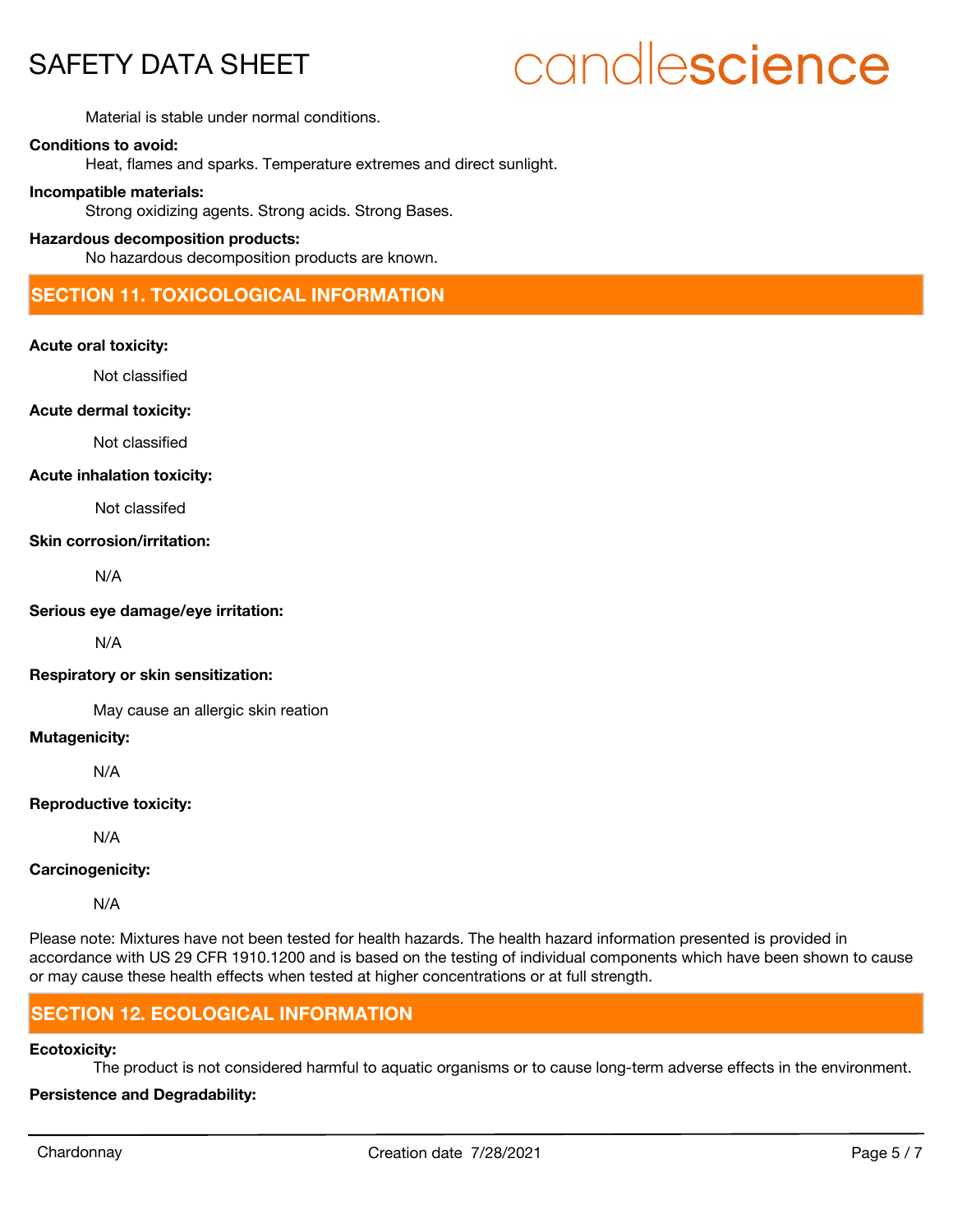# candlescience

N/A

#### **Bioaccumulation:**

N/A

#### **Other Adverse Effects:**

N/A

# **SECTION 13. DISPOSAL CONSIDERATIONS**

#### **Disposal instructions:**

Collect and reclaim or dispose in sealed containers at licensed waste disposal site. Do not allow this material to drain into sewers/water supplies. Do not contaminate ponds, waterways or ditches with chemical or used container. Dispose of contents/container in accordance with local/regional/national/international regulations.

#### **Local disposal regulations:**

Dispose in accordance with all applicable regulations.

#### **Hazardous waste code:**

The waste code should be assigned in discussion between the user, the producer and the waste disposal company.

#### **Waste from residues/unused products:**

Dispose of in accordance with local regulations. Empty containers or liners may retain some product residues. This material and its container must be disposed of in a safe manner.

#### **Contaminated packaging:**

Since emptied containers may retain product residue, follow label warnings even after container is emptied. Empty containers should be taken to an approved waste handling site for recycling or disposal.

| <b>SECTION 14. TRANSPORT INFORMATION</b> |                                   |  |
|------------------------------------------|-----------------------------------|--|
| <b>IATA UN Number:</b>                   | N/A                               |  |
| <b>IATA UN Proper Shipping Name:</b>     | Not regulated as dangerous goods. |  |
| <b>IATA Transport Hazard Class:</b>      | N/A                               |  |
| <b>IATA Packing group:</b>               | N/A                               |  |
| <b>IATA Environmental Hazards:</b>       | N/A                               |  |
| <b>IATA ERG Codes:</b>                   | N/A                               |  |
| <b>IATA Special Precautions:</b>         | N/A                               |  |
| <b>IATA Other Information:</b>           | N/A                               |  |
| <b>IMDG UN Number:</b>                   | N/A                               |  |
| <b>IMDG UN Proper Shipping Name:</b>     | Not regulated as dangerous goods. |  |
| <b>IMDG Transport Hazard Class:</b>      | N/A                               |  |
| <b>IMDG Packing Group:</b>               | N/A                               |  |
| <b>IMDG Environmental Hazards:</b>       | N/A                               |  |
| <b>IMDG EMS:</b>                         | N/A                               |  |